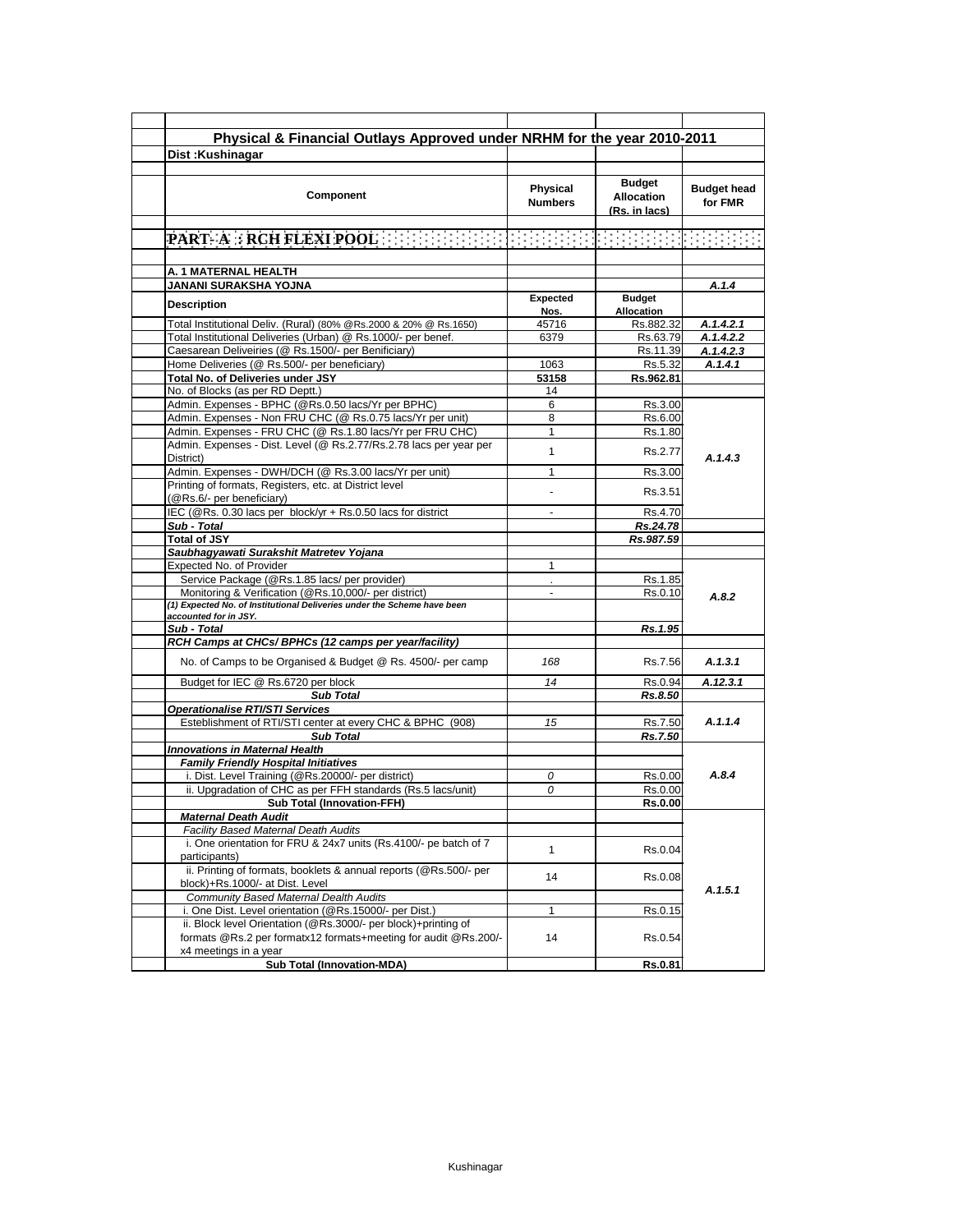| Component                                                                                                 | Physical<br><b>Numbers</b> | <b>Budget</b><br><b>Allocation</b><br>(Rs. in lacs) | <b>Budget head</b><br>for FMR |
|-----------------------------------------------------------------------------------------------------------|----------------------------|-----------------------------------------------------|-------------------------------|
| <b>Pregnant Women &amp; Child Tracking</b>                                                                |                            |                                                     |                               |
| i. Orientation Workshop                                                                                   |                            |                                                     | A.10.3                        |
| (a) At Dist. Level                                                                                        | $\mathbf{1}$               | Rs.0.27                                             |                               |
| (b) At Block Level @ Rs.6500/- block                                                                      | 14                         | Rs.0.91                                             |                               |
| ii. Printing of formats (730 format/block @Rs.2 per format)                                               | 10220                      | Rs.0.20                                             |                               |
| Sub Total (Innovation-Preg. Women & child tracking)                                                       |                            | Rs.1.38                                             |                               |
| <b>Strengthening of Sub Centers Accridited under JSY</b>                                                  |                            |                                                     |                               |
| Dissemination meeting in the District @ Rs 5000/-                                                         | $\mathbf{1}$<br>62         | Rs.0.05                                             | A.1.1.5                       |
| Upgradation of Sub Centre in Dist (From State Level)<br>Sub Total (Innovation-S.C. Accridited under JSY)) |                            | Rs.0.00<br><b>Rs.0.05</b>                           |                               |
| Sub Total (Innovation in Maternal Health)                                                                 |                            | Rs.2.24                                             |                               |
| Sub-Total (Maternal Health)                                                                               |                            | Rs.1,007.78                                         |                               |
| A.2 CHILD HEALTH                                                                                          |                            |                                                     |                               |
| <b>Comprehensive Child Survival Programme (CCSP)</b>                                                      |                            |                                                     |                               |
| CCSP Training - FBNC (in 1st & 2nd phase districts only)                                                  |                            |                                                     |                               |
| Training Site - District Women Hospital                                                                   |                            |                                                     |                               |
| <b>Expected No. of Participants</b>                                                                       | 0                          |                                                     |                               |
|                                                                                                           |                            |                                                     |                               |
| No. of Batches to be Organised and Budget @ Rs.12,000 per Batch                                           | 0                          | Rs.0.00                                             | A.11.5.2                      |
| No. of Batches to be Supervised and Budget @ Rs.3,200 per Batch                                           | 0                          | Rs.0.00                                             |                               |
| Sub - Total                                                                                               |                            | Rs.0.000                                            |                               |
| <b>Training at Medical College under CCSP Prog</b>                                                        |                            |                                                     |                               |
| Support staff to Medical Collage                                                                          |                            | Rs.0.00                                             | A.11.5.2                      |
| Physicians training/F-IMNCI                                                                               |                            | Rs.0.00                                             |                               |
| <b>Sub Total</b>                                                                                          |                            | <b>Rs.0.00</b>                                      |                               |
| <b>CCSP Training - NSSK (in 3rd phase districts only)</b><br>Training Site - District Women Hospital      |                            |                                                     |                               |
| Expected No. of Participants                                                                              | 130                        |                                                     |                               |
|                                                                                                           |                            |                                                     |                               |
| No. of Batches to be Organised and Budget @ Rs.38,500 per Batch                                           | $\overline{7}$             | Rs.2.70                                             | A.11.5.5                      |
| No. of Batches to be Supervised and Budget @ Rs.3,500 per Batch                                           | 2                          | Rs.0.070                                            |                               |
| Sub - Total                                                                                               |                            | Rs.2.765                                            |                               |
| CCSP Training of ASHAs, ANMs, LHVs - (1st & 2nd Phase<br>Districts)                                       |                            |                                                     |                               |
| Expected No. of Participants (approx. 24 per batch)                                                       | 0                          |                                                     |                               |
| No. of Batches to be Organised and Budget @ Rs.1,65,000 per Batch                                         | 0                          | Rs.0.00                                             | A.11.5.1                      |
| No. of Batches of ToT and Budget @ Rs.2,39,000 per Batch                                                  | 0                          | Rs.0.00                                             |                               |
| Sub - Total                                                                                               |                            | Rs.0.00                                             |                               |
| CCSP Training of ASHAs, ANMs, LHVs - (3rd Phase Districts)                                                |                            |                                                     |                               |
| Expected No. of Participants (approx. 24 per batch)                                                       | 700                        |                                                     |                               |
| No. of Batches to be Organised and Budget @ Rs.1,65,000 per Batch                                         | 28                         | Rs.46.20                                            | A.11.5.1                      |
| No. of Batches of ToT and Budget @ Rs.2,39,000 per Batch                                                  | $\mathbf{1}$               | Rs.2.39                                             |                               |
| Sub - Total                                                                                               |                            | Rs.48.590                                           |                               |
| <b>CCSP Training of Supervisors (in 1st &amp; 2nd phase districts</b><br>only)                            |                            |                                                     |                               |
| No. of Batches (16 participants) to be Organised and Budget @<br>Rs.24,500 per Batch                      | 0                          | Rs.0.000                                            | A.11.5.1                      |
| No. of Batches to be Supervised and Budget for Observer Visit @                                           | 0                          | Rs.0.00                                             |                               |
| Rs.3,200 per Batch<br>Sub - Total                                                                         |                            |                                                     |                               |
| <b>Site Stregthening</b>                                                                                  |                            | Rs.0.000                                            |                               |
| Strengthening of FBNC/NSSK Site (@ Rs.30,000/- per site)                                                  | 1                          | Rs.0.50                                             | A.11.5.1                      |
| Strengthening of CCSP Training Site (@ Rs.2,33,500/- per site)                                            | $\mathbf{1}$               | Rs.2.335                                            |                               |
| <b>Sub Total</b>                                                                                          |                            | Rs.2.835                                            |                               |
| Establishment, Operationalisation & Construction of SNCU                                                  |                            |                                                     |                               |
| Establishment and Operating Exp. Of old SNCU in 7 Dist. @Rs.25                                            | 0                          | Rs.0.0                                              | A.2.2                         |
| lacs                                                                                                      |                            |                                                     |                               |
| Construction of of new SNCU in 5 Dist. (@Rs.30 lacs)                                                      | 0                          | Rs.0.0                                              | A.9.2.2                       |
| Sub - Total<br>Infant death audit (Aligarh & Banda only)                                                  |                            | <b>Rs.0.0</b>                                       |                               |
| No. of blocks in the district                                                                             | 0                          | Rs.0.0                                              | A.2.8                         |
| Sub - Total                                                                                               |                            | Rs.0.00                                             |                               |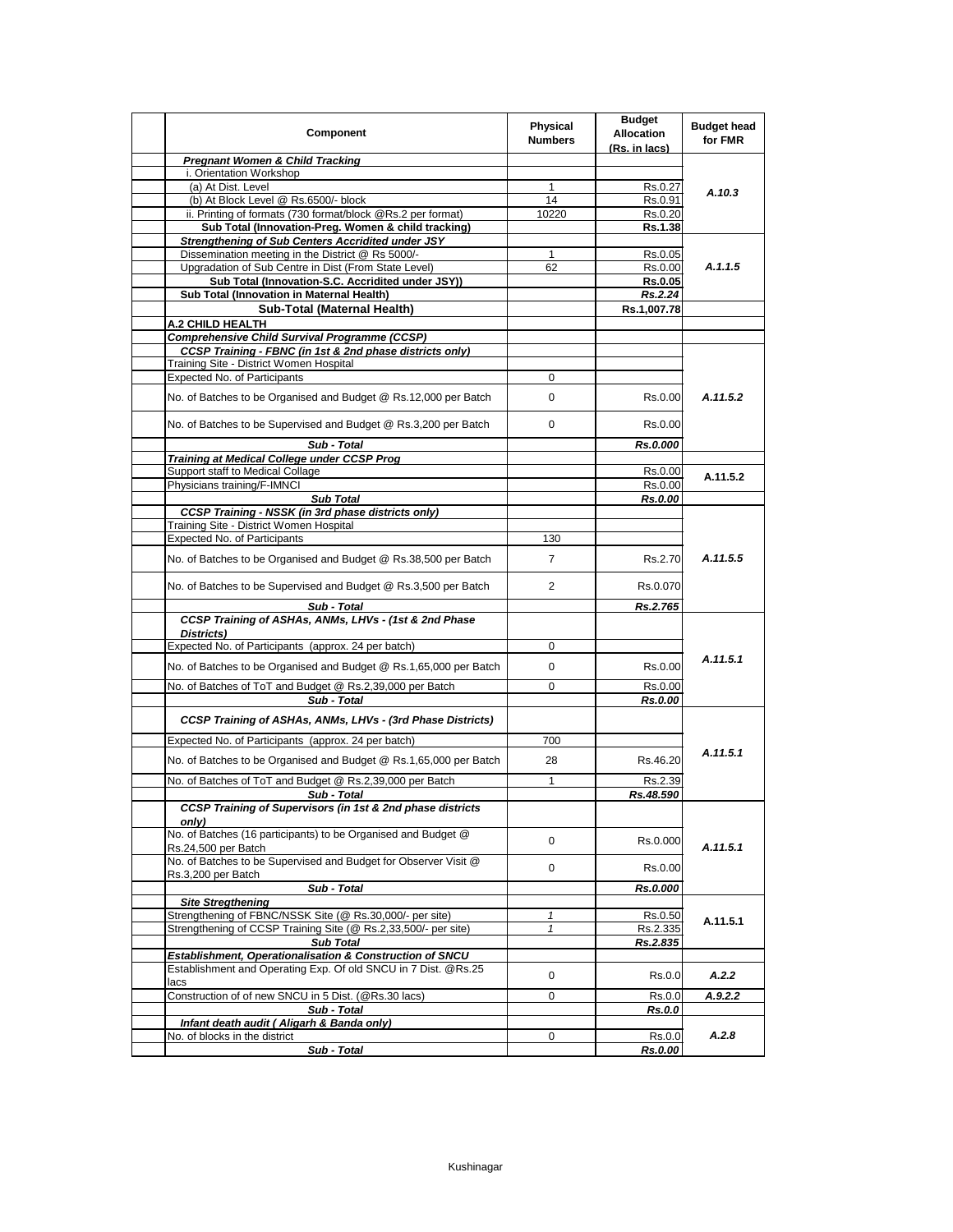| Component                                                                                                                                                             | Physical<br><b>Numbers</b> | <b>Budget</b><br><b>Allocation</b><br>(Rs. in lacs) | <b>Budget head</b><br>for FMR |
|-----------------------------------------------------------------------------------------------------------------------------------------------------------------------|----------------------------|-----------------------------------------------------|-------------------------------|
| Infant & Young Child feeding (IYCF)                                                                                                                                   |                            |                                                     |                               |
| Mass Awareness Campaign during World Breastfeeding Week                                                                                                               | 1                          | Rs.0.50                                             | A.2.5                         |
| Sub - Total                                                                                                                                                           |                            | <b>Rs.0.50</b>                                      |                               |
| Supportive Supervision through Reputed Institutions (for 1st &<br>2nd pase districts only)                                                                            |                            |                                                     |                               |
| One Supervisor per block @ Rs.5,000/- p.m. for 12 months                                                                                                              | 0                          | Rs.0.0                                              |                               |
| Mobility for supervisors @ Rs.3,000/- p.m. for 12 months                                                                                                              | 0                          | Rs.0.0                                              |                               |
| Institutional support @ Rs.5,000/- p.m. for 12 months                                                                                                                 | $\mathbf 0$                | Rs.0.0                                              |                               |
| Sub - Total                                                                                                                                                           |                            | Rs.0.00                                             |                               |
| Sub-Total (CCSP)                                                                                                                                                      |                            | Rs.54.69                                            |                               |
| Implementation of Bal Swasthya Poshan Mah (BSPM)                                                                                                                      |                            |                                                     |                               |
| Joint Meetings of Health & ICDS - 2 Planning Meetings at District<br>Level in a year @ Rs. 5000/- per meeting for 2 Rounds                                            | 1 Dist.                    | Rs.0.10                                             |                               |
| Joint planning meeting of health and ICDS at Block level Rs. 2000 per<br>meeting for 2 rounds                                                                         | 14 Blocks                  | Rs.0.56                                             |                               |
| Joint Orientation of ASHAs & ANMs (@Rs. 25/- per participant) for 2<br>Rounds                                                                                         | 3221 ANM and<br>AWW        | Rs.1.61                                             | A.2.7                         |
| Printing of Guidelines, Reporting & Monitoring Formats (@ Rs.2,000/- per<br>block/round) for 2 rounds                                                                 | 14 Blocks                  | Rs.0.56                                             |                               |
| Dissemination meeting at District level Rs. 5000 per meeting per<br>District for 2 Rounds                                                                             | 1 Dist.                    | Rs.0.10                                             |                               |
| Sub - Total                                                                                                                                                           |                            | Rs.2.93                                             |                               |
| <b>School Health Programme</b>                                                                                                                                        |                            |                                                     |                               |
| Total No. of Blocks in the district                                                                                                                                   | 14                         |                                                     |                               |
| No. of Schools to be covered (60 Schools per block)                                                                                                                   | 840                        |                                                     |                               |
| <b>District Sensitization workshop</b>                                                                                                                                | $\mathbf{1}$               | Rs. 0.15                                            |                               |
| Contingencies for printing of Health Card, etc. (@Rs.500/- per school)                                                                                                | 840                        | Rs. 4.20                                            |                               |
| Budget for Mobility (@Rs.300 per visit x 1 visit)                                                                                                                     | 840                        | Rs. 2.52                                            |                               |
| Sub Total (Prog. Implementation)                                                                                                                                      |                            | Rs. 6.87                                            |                               |
| Traning program for 40 schools per block (where<br>program is already running)<br>Training of District Trainers- Honorarium to district traininer @ Rs. 350<br>*2days | 560<br>3                   | Rs. 0.02                                            |                               |
| Honorarium to traininees from block@ Rs. 400 *2days per block                                                                                                         | 42                         | Rs. 0.34                                            | A.2.4                         |
| Training of Block Trainers - Honorarium to block resource persons @<br>Rs. 300 *2days*2 batches per block                                                             | 42                         | Rs. 0.50                                            |                               |
| Honararium to Teachers @ Rs. 250*2 teachers per school *2 days                                                                                                        | 1120                       | Rs. 5.60                                            |                               |
| <b>Sub Total (Training)</b>                                                                                                                                           |                            | Rs. 6.46                                            |                               |
| For training program unspent balance is available at the district                                                                                                     |                            | Rs. 4.41                                            |                               |
| <b>Actual Allocation for training</b>                                                                                                                                 |                            | Rs. 2.05                                            |                               |
| Weighing scale, Ht./Wt Charts, Measuring tape etc. @ Rs1000 per<br>school x 20 new schools/block                                                                      | 280                        | Rs. 0.00                                            |                               |
| Procurement of IFA tablets (30 mg tablets) for all schools                                                                                                            | 12600000                   | Rs. 0.00                                            |                               |
| Procurement of deworming tablets for all schools                                                                                                                      | 252000                     | Rs. 0.00                                            |                               |
| <b>Sub Total (Procurement)</b>                                                                                                                                        |                            | Rs. 0.00                                            |                               |
| <b>Total (School Health)</b>                                                                                                                                          |                            | Rs. 8.92                                            |                               |
| <b>Total (Child Health)</b>                                                                                                                                           |                            | Rs.66.54                                            |                               |
| A3. Family Planning                                                                                                                                                   |                            |                                                     |                               |
| <b>Terminal/Limiting Methods</b>                                                                                                                                      |                            |                                                     | A.3.1                         |
| Dissemination of manuals on sterilization standards & quality<br>assurance of sterilization services                                                                  | $\mathbf{1}$               | Rs. 0.40                                            | A.3.1.1                       |
| NSV Camps in Districts (6 camps/dist. @ Rs.35,000/- per camp)                                                                                                         | 6                          | Rs. 2.10                                            | A.3.1.3                       |
| Compensation for Female Sterilization                                                                                                                                 | 13436                      | Rs. 134.36                                          | A.3.1.4                       |
| <b>Compensation for Male Sterilization</b>                                                                                                                            | 32                         | Rs. 0.48                                            | A.3.1.5                       |
| Accrediation of private providers of sterilization services                                                                                                           |                            |                                                     |                               |
| <b>Female Sterilization</b>                                                                                                                                           |                            | Rs. 0.25                                            | A.3.1.6                       |
| Male Sterilization (NSV)                                                                                                                                              |                            | Rs. 0.05                                            |                               |
| <b>Spacing Methods</b>                                                                                                                                                |                            |                                                     | A.3.2                         |
| IUD services at health facilities/compensation                                                                                                                        | 21129                      | Rs. 4.23                                            | A.3.2.2                       |
| Accrediation of private providers of IUD services                                                                                                                     |                            | Rs. 0.03                                            | A.3.2.3                       |
| Family Welfare Counsellor@9000 per month                                                                                                                              | $\overline{2}$             | Rs. 2.16                                            | A.9.1.5                       |
| <b>Sub Total</b>                                                                                                                                                      |                            | Rs. 144.06                                          |                               |
|                                                                                                                                                                       |                            |                                                     |                               |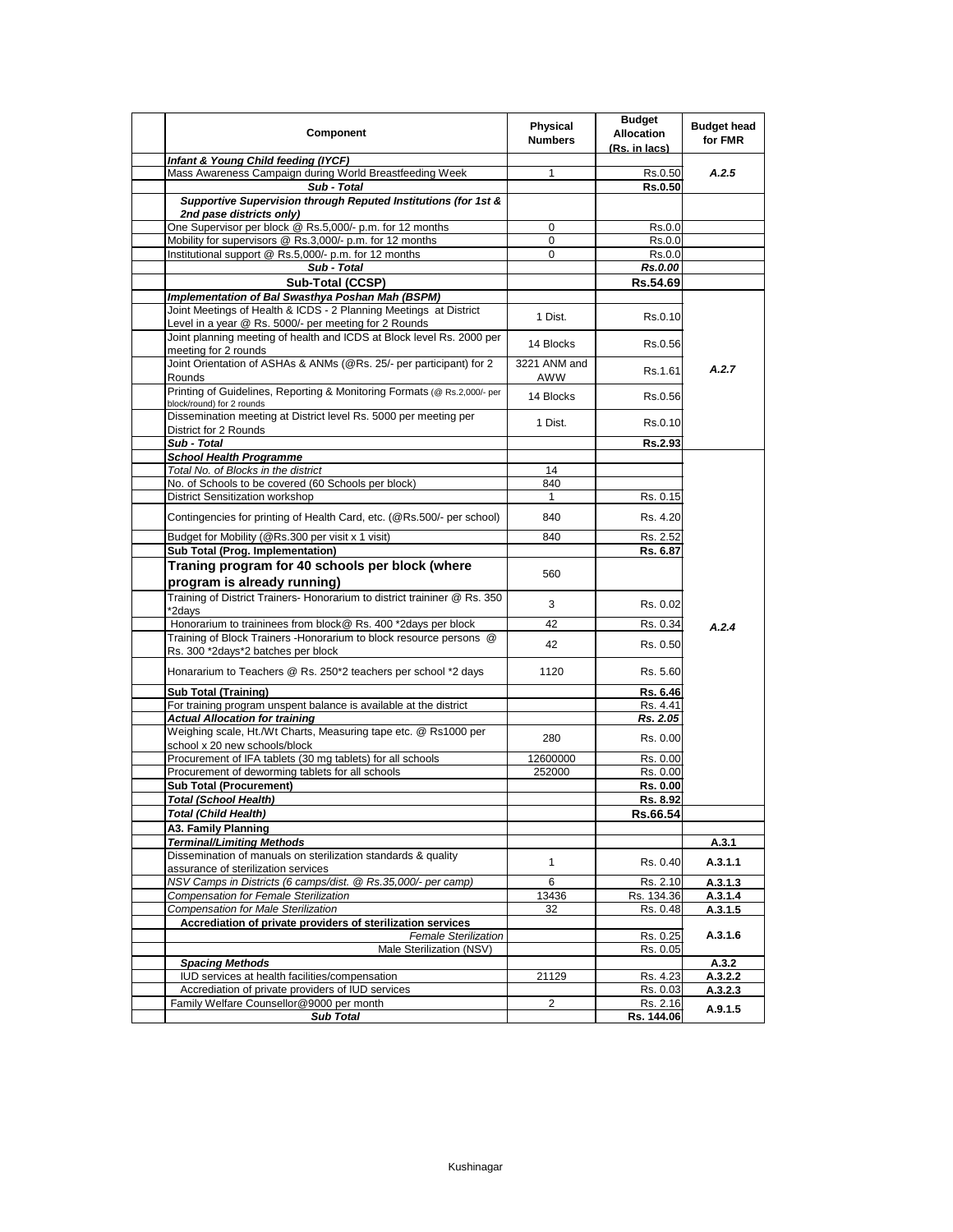| Component                                                                                                                                                                     | Physical<br><b>Numbers</b> | <b>Budget</b><br><b>Allocation</b><br>(Rs. in lacs) | <b>Budget head</b><br>for FMR |
|-------------------------------------------------------------------------------------------------------------------------------------------------------------------------------|----------------------------|-----------------------------------------------------|-------------------------------|
| <b>PCPNDT and Sex-Ratio</b>                                                                                                                                                   |                            |                                                     |                               |
| Visit of District Inspection & Monitoring Committee                                                                                                                           | 10                         | Rs. 0.10                                            | A.8.1                         |
| Sensitization Workshop at District level                                                                                                                                      | $\mathbf{1}$               | Rs. 0.40                                            |                               |
| Organising Competions at Inter/Degree Colleges                                                                                                                                | 3                          | Rs. 0.10                                            |                               |
| Orientation of members of Dist advisory committee at Division                                                                                                                 |                            | Rs. 0.00                                            |                               |
| <b>IEC Activities &amp; Conigency</b>                                                                                                                                         |                            |                                                     |                               |
| <b>IEC Activities</b>                                                                                                                                                         |                            | Rs. 0.40                                            |                               |
| Contigency                                                                                                                                                                    |                            | Rs. 0.04                                            | A.12.4                        |
| TA/DA to Dist. level Staff for attending workshop, training, meetings                                                                                                         |                            | Rs. 0.20                                            |                               |
| <b>Sub Total</b>                                                                                                                                                              |                            | Rs. 1.24                                            |                               |
| <b>Sub-Total (Family Planning)</b>                                                                                                                                            |                            | Rs.145.30                                           |                               |
| A.4 ARSH                                                                                                                                                                      |                            |                                                     |                               |
| Saloni Scheme                                                                                                                                                                 |                            |                                                     |                               |
| No. of Blocks in District                                                                                                                                                     | 14                         |                                                     |                               |
| No. of Schools to be covered (10 Schools per block)                                                                                                                           | 140                        |                                                     | A.4.1                         |
| No. of Benificiaries (150 per school)                                                                                                                                         | 21000                      |                                                     |                               |
| Sensitization Workshop at District level                                                                                                                                      | 1                          | Rs. 0.15                                            |                               |
| Budget for Visit of Medical Team (@Rs.300/- per visit x 2 visits per                                                                                                          |                            |                                                     |                               |
| school)                                                                                                                                                                       | 280                        | Rs. 0.84                                            | A.4.2                         |
| Budget for Preparing Saloni Sabha (Rs.300/- p.m. per school x 10<br>months)                                                                                                   | 1400                       | Rs. 4.20                                            |                               |
| Procurement of IFA tablets (100 mg tablets) for all schools                                                                                                                   | 1008000                    | Rs.0.00                                             |                               |
| Procurement of deworming tablets for all schools 2 tab/Benf.                                                                                                                  | 42000                      | Rs.0.00                                             | A.13.2.5                      |
| <b>Sub-Total (Adolescent Health)</b>                                                                                                                                          |                            | Rs.5.19                                             |                               |
| A.5 Urban RCH                                                                                                                                                                 |                            |                                                     |                               |
| <b>Urban RCH plan /activities</b>                                                                                                                                             |                            |                                                     |                               |
| <b>Buildina</b>                                                                                                                                                               | $\mathbf{1}$               | 0.84                                                |                               |
| Manpower(1Doctor @ 24000/month,1Staff Nurse@ 15000/month,2<br>ANMs@9000/month,2 Security guards @ 4000/month,1 Ayah                                                           | $\mathbf{1}$               | 8.52                                                |                               |
| 4000/month,& 1 Sweeper 2000/month                                                                                                                                             |                            |                                                     | A.5.1                         |
| Other Expenses                                                                                                                                                                | 1                          | 0.41                                                |                               |
| IEC                                                                                                                                                                           | $\mathbf{1}$               | 0.1                                                 |                               |
| <b>Subtotal</b>                                                                                                                                                               |                            | 9.87                                                |                               |
| The cost of Drugs(Rs 10,000/month/Health post) and consumables(Rs 3,000/month/Health Post) for Urban RCH<br>amounting to Rs 1.56 Lacs would be met from the Mission Flexipool |                            |                                                     |                               |
| <b>A9. INFRASTRUCTURE &amp; HR</b>                                                                                                                                            |                            |                                                     |                               |
| <b>Contractual Staff &amp; Services</b>                                                                                                                                       |                            |                                                     |                               |
| <b>Position</b>                                                                                                                                                               | No.                        | <b>Budget</b>                                       |                               |
| Contractual ANM (@Rs.9000/- pm)                                                                                                                                               | 25                         | Rs. 27.00                                           | A.9.1.1                       |
| Staff Nurse in the district (@Rs.15000/- pm)                                                                                                                                  | 25                         | Rs. 45.00                                           | A.9.1.3                       |
| MBBS (Male/Female) @ Rs.30000/- pm                                                                                                                                            | 14                         | Rs. 50.40                                           |                               |
| Specialist at On Call basis for CHC (@ Rs.1000/- per visit) No. of calls<br>for 6 moths                                                                                       | 40                         | Rs. 0.40                                            |                               |
| Specialist at On Call basis for Dist. Hospital (Male)/DCH(@ Rs.1000/-<br>per visit)                                                                                           | 80                         | Rs. 0.80                                            |                               |
| Specialist at Dist. Hospital (Male)/DCH(@ Rs.40000/- pm for<br>MS/MD/MDS & @Rs.35000/- for Diploma holders)                                                                   | $\overline{c}$             | Rs. 8.40                                            | A.9.1.4                       |
| Specialist at DWH/DCH (@ Rs.40000/- pm for MS/MD/MDS &<br>@Rs.35000/- for Diploma holders)/MBBS(LMO if already on contract)                                                   | 2                          | Rs. 8.40                                            |                               |
| Paramedical staff/LT for CHC (@ Rs.9000/- pm)                                                                                                                                 | 9                          | Rs. 9.72                                            |                               |
| Paramedical staff for DH/DWH/DCH (@ Rs.9000/- pm)                                                                                                                             | 1                          | Rs. 1.08                                            | A.9.1.5                       |
| Data Assistant ( @ Rs.8000/- pm)                                                                                                                                              | $\mathbf{1}$               | Rs. 0.96                                            |                               |
| <b>Sub-Total (Human Resources)</b>                                                                                                                                            |                            | Rs.152.16                                           |                               |
|                                                                                                                                                                               |                            |                                                     |                               |
| A.10. INSTITUTIONAL STRENGTHENING                                                                                                                                             |                            |                                                     |                               |
| Logistics Management/Improvement                                                                                                                                              |                            |                                                     |                               |
| <b>Stregthening of Logistic Management</b>                                                                                                                                    |                            |                                                     | A.10.2                        |
| Divisional logistic management                                                                                                                                                | 0                          | Rs. 0.00                                            |                               |
| <b>Transportation of Logistic</b>                                                                                                                                             |                            |                                                     |                               |
| Divisional level @ Rs 50000/-                                                                                                                                                 | 0                          | Rs. 0.00                                            |                               |
| District level @ Rs 30000/-                                                                                                                                                   | $\mathbf{1}$               | Rs. 0.30                                            |                               |
| Block level @ Rs 12000/-                                                                                                                                                      | 14                         | Rs. 1.68                                            |                               |
| <b>Sub-Total (Logistics Strengthening)</b>                                                                                                                                    |                            | Rs.1.98                                             |                               |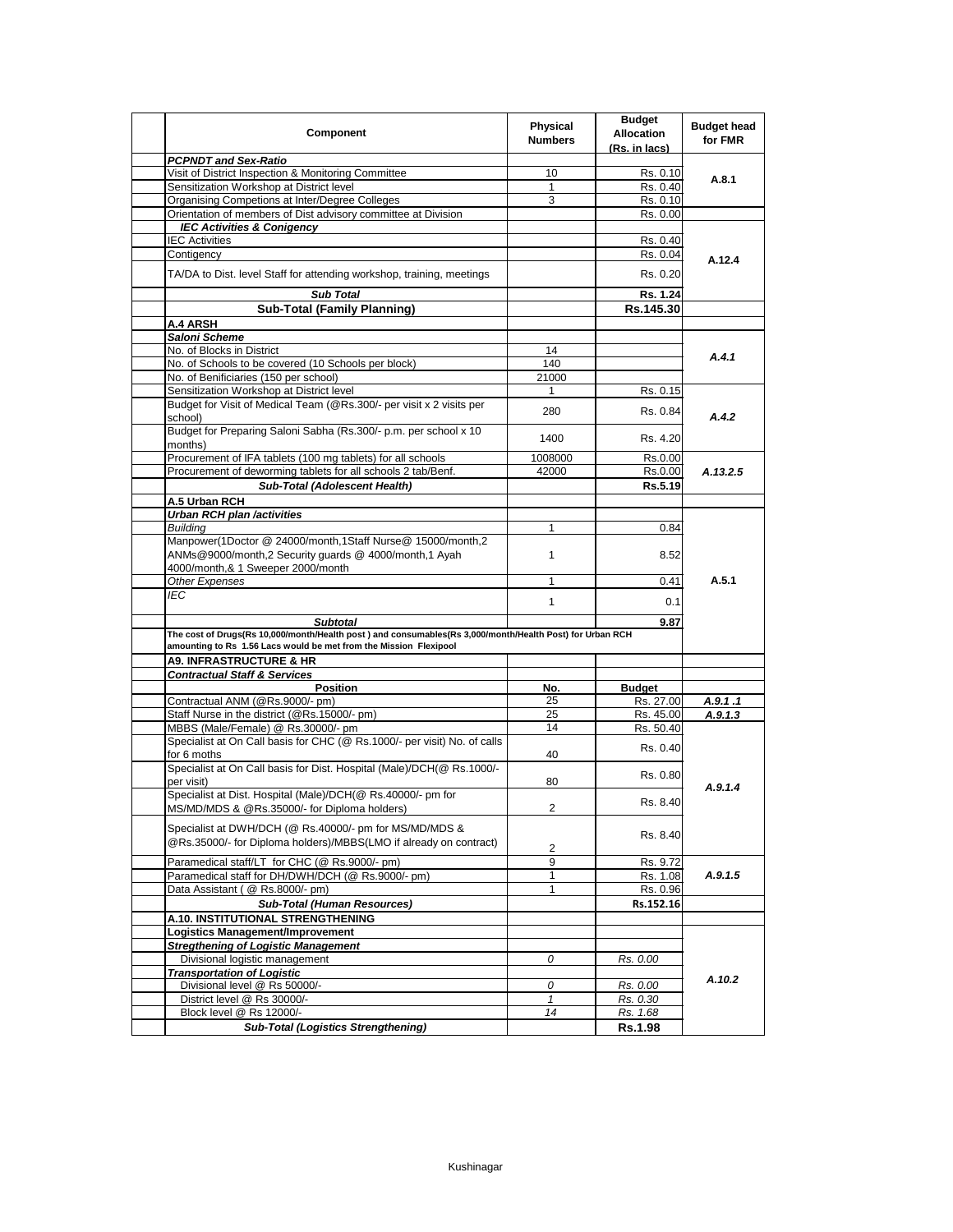| Component                                                                                                      | <b>Physical</b><br><b>Numbers</b> | <b>Budget</b><br><b>Allocation</b><br>(Rs. in lacs) | <b>Budget head</b><br>for FMR |
|----------------------------------------------------------------------------------------------------------------|-----------------------------------|-----------------------------------------------------|-------------------------------|
| <b>Rent for Sub-Centres</b>                                                                                    |                                   |                                                     |                               |
| No. of SCs in Rented Bldgs & Budget @ Rs. 250/- p.m.                                                           | 143                               | Rs.4.29                                             | A.10.4                        |
| <b>Sub-Total (Sub Center Rent)</b>                                                                             |                                   | Rs.4.29                                             |                               |
| <b>A.11 TRAINING</b>                                                                                           |                                   |                                                     |                               |
| <b>Training- Skill Birth Attendant</b>                                                                         |                                   |                                                     |                               |
| <b>Training at DWH/Combined Hosp</b>                                                                           |                                   |                                                     |                               |
| Target at DWH                                                                                                  | 0                                 |                                                     |                               |
| No. of Particpants per batch                                                                                   | $\mathbf 0$                       |                                                     |                               |
| No. of Batches                                                                                                 | 0                                 | Rs.0.00                                             |                               |
| New Site Stregthening at DWH                                                                                   |                                   | Rs.0.00                                             |                               |
| Existing site stregthening                                                                                     |                                   | Rs.0.00                                             |                               |
| Sub-Total (DWH-SBA)                                                                                            |                                   | <b>Rs.0.00</b>                                      |                               |
| Training at FRU/24X7                                                                                           |                                   |                                                     | A.11.3.1                      |
| Name of the selected Training Site FRU/24X7                                                                    | Fazilnagar                        |                                                     |                               |
| Target at FRU/24X7                                                                                             | 20                                |                                                     |                               |
| No. of Particpants per batch                                                                                   | 4                                 |                                                     |                               |
| No. of Batches                                                                                                 | 5                                 | Rs.5.52                                             |                               |
| New Site Stregthening at FRU                                                                                   | -                                 | Rs.0.15                                             |                               |
|                                                                                                                |                                   |                                                     |                               |
| Existing site stregthening                                                                                     |                                   | Rs.0.40                                             |                               |
| Sub-Total (FRU-SBA)                                                                                            |                                   | Rs.6.07                                             |                               |
| <b>Sub-Total(SBA Training)</b>                                                                                 |                                   | Rs.6.07                                             |                               |
| <b>A.14 PROGRAM MANAGEMENT</b>                                                                                 |                                   |                                                     |                               |
| Personal & Other Expense of Dist. PMU (Rs.94500/- pm)                                                          | 1<br>1                            | Rs.11.34                                            | A.14.2                        |
| Operational Cost (Rs. 60000/- pm)<br>Sub-Total (Program Management)                                            |                                   | Rs.7.20<br>Rs.18.54                                 | A.14.4                        |
|                                                                                                                |                                   |                                                     |                               |
| <b>Total for RCH Flexipool (Part A)</b>                                                                        |                                   | Rs.1,417.72                                         |                               |
|                                                                                                                |                                   |                                                     |                               |
| Part Bel Mission Plexipodic Conduction Conduction Conduction Conduction Conduction Conduction                  |                                   |                                                     |                               |
|                                                                                                                |                                   |                                                     |                               |
| Component                                                                                                      | Physical<br><b>Numbers</b>        | <b>Budget</b><br><b>Allocation</b>                  | <b>Budget head</b><br>for FMR |
| <b>ASHA Scheme:-</b>                                                                                           |                                   | (Rs. in lacs)                                       | <b>B.1</b>                    |
| Periodic Training for ASHAs                                                                                    |                                   |                                                     |                               |
| <b>ASHA Support System</b>                                                                                     |                                   |                                                     | B.1.1                         |
| Replenishment of ASHA Kits & Budget (@ Rs. 500/- per kit*2 for 95%                                             | 2766                              | Rs.0.00                                             | B.1.2                         |
| ASHA)                                                                                                          |                                   |                                                     |                               |
| Incentive to ASHAs (Average Rs.500/- p.m. for 85% ASHAs)<br>Award to ASHA (Rs.5000/- for 1 ASHA in each block) | 2475<br>14                        | Rs.148.50<br>Rs.0.70                                | B.1.3                         |
| Annual ASHA Sammelan (Rs.250/- per ASHA for 60% ASHAs)                                                         | 1747                              | Rs.4.37                                             | B.1.1                         |
| Mobility to ASHAs (Rs.30/- per ASHA for 95% ASHAs)                                                             | 2766                              | Rs.9.96                                             |                               |
| Block level ASHA Payment Register (Rs.100/-per Register)                                                       | 14                                | Rs.0.01                                             |                               |
| Printing of Voucher Booklet for ASHA (Rs.25/-per Booklet)                                                      | 2912                              | Rs.0.73                                             | B.18.3.2                      |
| Budget ASHA Mentoring Group (Rs.10,000/- per District)                                                         | Quarterly<br>Meeting              | Rs.0.10                                             | B.1.1                         |
| Sub-Total (ASHA Scheme):-                                                                                      |                                   | Rs.164.37                                           |                               |
| <b>Untied Grant to Facilities</b>                                                                              |                                   |                                                     | <b>B.2</b>                    |
| No. of CHCs & Budget @ Rs.0.50 lacs per facility                                                               | 9                                 | Rs.4.50                                             | B.2.1                         |
| No. of BPHCs & Budget @ Rs.0.50 lacs per facility                                                              | 6                                 | Rs.3.00                                             | <b>B.2.2</b>                  |
| No. of APHCs & Budget @ Rs.0.25 lacs per facility                                                              | 57                                | Rs.14.25                                            | <b>B.2.2</b>                  |
| No. of Sub Centres & Budget @ Rs.0.10 lacs per facility                                                        | 358                               | Rs.35.80                                            | B.2.3                         |
| No.of VHSCs                                                                                                    | 956                               | Rs.0.00                                             | B.2.4                         |
| No.of Revenue Villages & Budget @Rs.0.10 lacs per R.Village                                                    | 1569                              | Rs.156.90                                           |                               |
| <b>Sub-Total (Untied Grants)</b>                                                                               |                                   | Rs.214.45                                           |                               |
| <b>Annual Maintenance Grant to Facilities</b>                                                                  |                                   |                                                     | <b>B.4</b>                    |
| No. of CHCs & Budget @ Rs.1.0 lacs per facility                                                                | 9                                 | Rs.9.00                                             | <b>B.4.1</b>                  |
| No. of BPHCs & Budget @ Rs.1.0 lacs per facility                                                               | 6                                 | Rs.6.00                                             | <b>B.4.2</b>                  |
| No. of APHCs & Budget @ Rs.0.50 lacs per facility                                                              | 55                                | Rs.27.50                                            |                               |
| No. of Sub Centres & Budget @ Rs.0.10 lacs per facility                                                        | 182                               | Rs.18.20                                            | <b>B.4.3</b>                  |
| <b>Sub-Total (Annual Maintenance Grants)</b>                                                                   |                                   | Rs.60.70                                            |                               |
| <b>Funds to Rogi Kalyan Samitis</b><br>No. of District Hospitals & Funds @ Rs.5.0 lacs per facility            | 1                                 | Rs.5.00                                             | <b>B.6</b><br><b>B.6.1</b>    |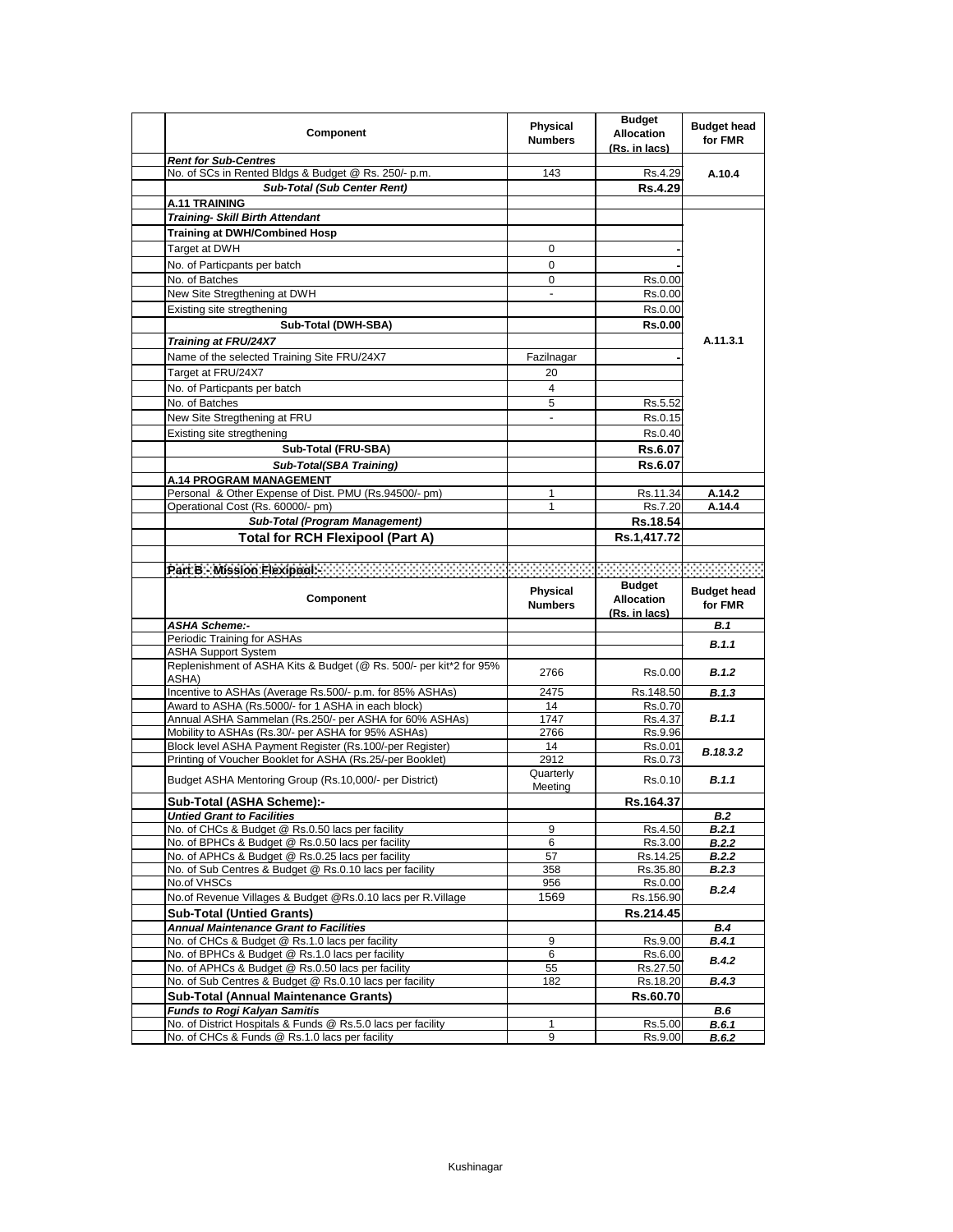| Component                                                                              | Physical<br><b>Numbers</b> | <b>Budget</b><br><b>Allocation</b><br>(Rs. in lacs) | <b>Budget head</b><br>for FMR |
|----------------------------------------------------------------------------------------|----------------------------|-----------------------------------------------------|-------------------------------|
| No. of BPHCs & Funds @ Rs.1.0 lacs per facility                                        | 6                          | Rs.6.00                                             | <b>B.6.3</b>                  |
| No. of APHCs & Funds @ Rs.1.00 lacs per facility                                       | 57                         | Rs.57.00                                            | B.6.4                         |
| <b>Sub-Total (Funds for RKS)</b>                                                       |                            | <b>Rs.77.00</b>                                     |                               |
| <b>Operationalisation of District Drug Warehouses</b>                                  |                            |                                                     |                               |
| Contractual Staff (@Rs.2.94 lacs/yr)                                                   | 0                          | Rs.0.00                                             | <b>B.21</b>                   |
| Contingency Expenses (@Rs.2.0 lacs/yr)                                                 | 0                          | Rs.0.00                                             |                               |
| Sub-Total (Ope. of District Drug Warehouses)                                           |                            | <b>Rs.0.00</b>                                      |                               |
| <b>Mobility Support to DWH &amp; District Combined Hospital</b>                        |                            |                                                     | <b>B.27.8</b>                 |
| Mobility Support to DWH/DCH @Rs.18000/- Per month.                                     | 1                          | Rs.2.16                                             |                               |
| Sub-Total (Funds for Mobility Support to DWH & DCH)                                    |                            | Rs.2.16                                             |                               |
| <b>Mobility Support for Monitoring &amp; Supervision.</b>                              |                            |                                                     |                               |
| Mobility Support to District Community Mobilizer (@Rs.800/-per day X)<br>8 days/month) | $\mathbf{1}$               | Rs.0.77                                             |                               |
| Mobility Support to District Account Manager (@Rs.800/-per day X 6<br>days/month)      | $\mathbf{1}$               | Rs.0.58                                             | B.18.3.2                      |
| Mobility Support to District Programme Manager (@Rs.800/-per day X)<br>8 days/month)   |                            | Rs.0.00                                             |                               |
| Sub-Total(Mobility Support for Monit. & Supervision)                                   |                            | <b>Rs.1.34</b>                                      |                               |
| <b>Supervision of ANM/ASHAs</b>                                                        |                            |                                                     | <b>B.18.3.2</b>               |
| Vehicle for Mobility @Rs.18000/-month/block                                            | 14                         | Rs.30.24                                            |                               |
| Sub-Total (Supervision of ANM/ASHAs)                                                   |                            | Rs.30.24                                            |                               |
| <b>Vehicle Support for Specialist</b>                                                  |                            |                                                     | <b>B.27.8</b>                 |
| One Vehicle for 5 block level facility (@Rs.18000/-month)                              | 3                          | Rs.6.48                                             |                               |
| <b>Sub-Total (Vehicle Support for Specialist)</b>                                      |                            | <b>Rs.6.48</b>                                      |                               |
| <b>Diesel for Generator for District Hospitals</b>                                     |                            |                                                     |                               |
| Diesel Support for generator (@Rs.1 lac per month)                                     | 1                          | Rs.12.00                                            | <b>B.28</b>                   |
| <b>Sub-Total (Diesel Support for District Hospital)</b>                                |                            | Rs.12.00                                            |                               |
| Diesel Support for Generator in Fully Functional CHC.                                  |                            |                                                     |                               |
| Diesel Support for Fully functional CHC (@Rs.35000/-per month)                         | 9                          | Rs.37.80                                            | <b>B.28</b>                   |
| Diesel Support for CHC functional in BPHC building (@Rs.13500/-per                     | 6                          | Rs.9.72                                             |                               |
| month)                                                                                 |                            |                                                     |                               |
| Sub-Total (Diesel Support for fully functional CHCs)                                   |                            | Rs.47.52                                            |                               |
| Saas Bahu Sammelans (1 each at District)                                               |                            |                                                     | B.7.1                         |
| No. of Sammellans & Budget (@Rs. 1.50 lac. Per District)                               | 1                          | Rs.1.50                                             |                               |
| Sub-Total (Saas Bahu Sammelan)                                                         |                            | Rs.1.50                                             |                               |
| Tehsil level Pradhan Sammelan                                                          |                            |                                                     | <b>B.8.2</b>                  |
| No. of Sammelans & Budget (@Rs.40,000 per Sammelan)                                    | 4                          | Rs.1.60                                             |                               |
| Sub-Total (Tehsil level Pradhan Sammelan)                                              |                            | Rs.1.60                                             |                               |
| Organization of Swasthya Mela                                                          |                            |                                                     |                               |
| Organization of S.Mela @Rs.20000/- Mela/Month at each block.                           | 14                         | Rs.33.60                                            | <b>B.10.1</b>                 |
| Sub-Total (Swasthya Mela)                                                              |                            | Rs.33.60                                            |                               |
| <b>Concurrent Audit</b>                                                                |                            |                                                     | <b>B.27.5</b>                 |
| Budget @ Rs. 4000/- per month for 12 months                                            | $\mathbf{1}$               | Rs.0.48                                             |                               |
| <b>Sub-Total (Concurrent Audit)</b>                                                    |                            | <b>Rs.0.48</b>                                      |                               |
| <b>Health Management Information System (HMIS):-</b>                                   |                            |                                                     |                               |
| Hiring of Vehicle for District HMIS Nodal Officer (@Rs.800/- Visit)                    | 5                          | Rs.0.48                                             |                               |
| Mobility Support for Block HMIS Nodal Officer (@Rs.600/-month)                         | 14                         | Rs.1.01                                             | B.21                          |
| Internet Connectivity @Rs.400/- per month/computer                                     | 16                         | Rs.0.77                                             |                               |
| Consumables & Stationary for Computer, printer (Rs.400/-per<br>month/facility)         | 16                         | Rs.0.77                                             |                               |
| Sub-Total (HMIS)                                                                       |                            | Rs.3.02                                             |                               |
| <b>Programme Management:-</b>                                                          |                            |                                                     |                               |
| <b>Expenses at Additional Director level:-</b>                                         |                            |                                                     |                               |
| Mobility @Rs.2500/-per District per Month.                                             | 0                          | Rs.0.00                                             | <b>B.27.6</b>                 |
| Contingency Expenses @Rs.5000/- month.                                                 | 0                          | Rs.0.00                                             |                               |
| Sub-Total (Exp.at Addl.Director level)-                                                |                            | <b>Rs.0.00</b>                                      |                               |
| Operational Cost for Block Project Management Unit                                     |                            |                                                     |                               |
| Honoraria to Block Data Assistant @Rs.8000/-Per Month                                  | 14                         | Rs.13.44                                            | B.27.1                        |
|                                                                                        |                            |                                                     |                               |
| Communication support to Block Program Manager @Rs.500/-P.M.                           | 14                         | Rs.0.84                                             |                               |
| Sub-Total (Operational Cost for BPMU)                                                  |                            | Rs.14.28                                            |                               |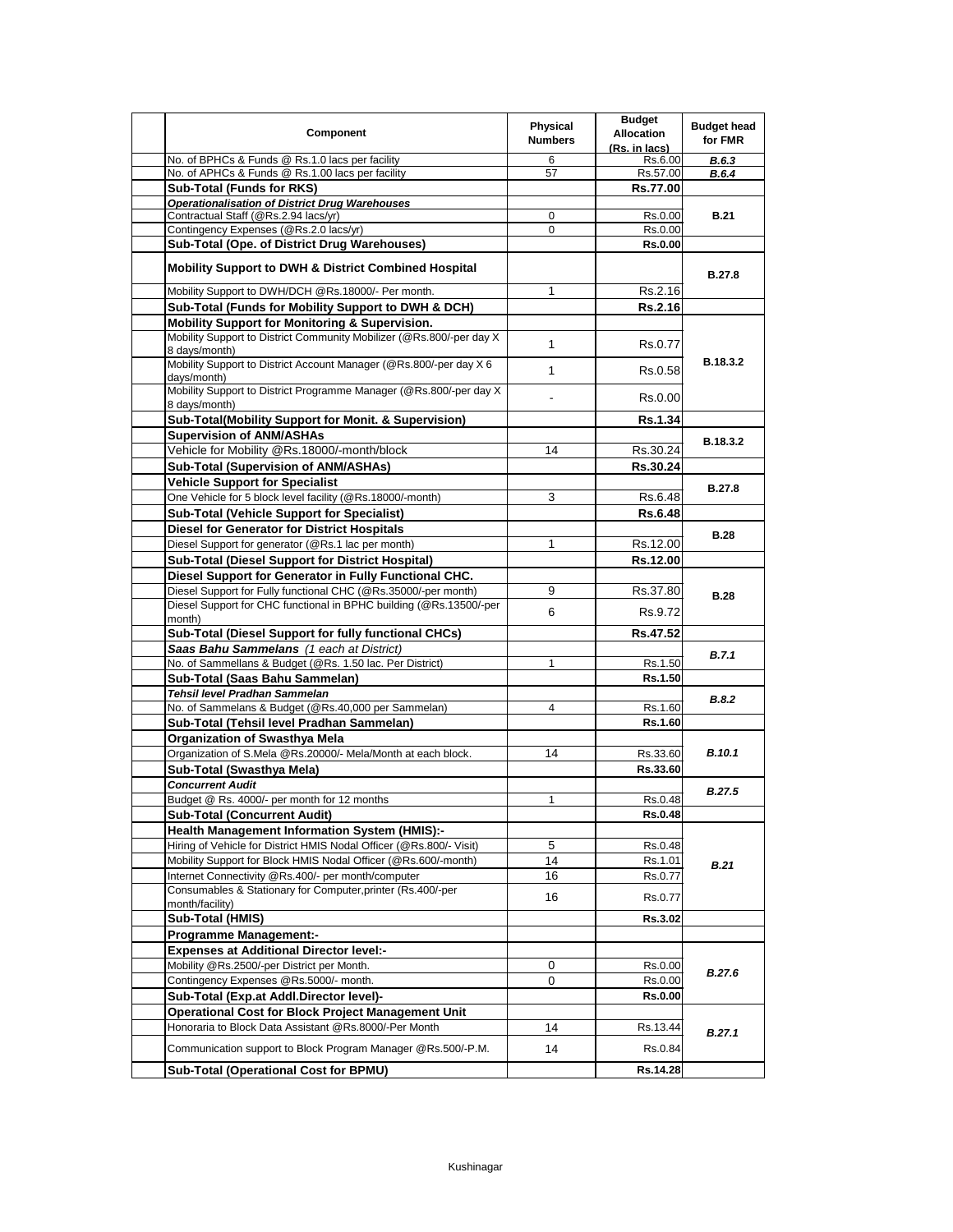|     | Component                                                                                                                                                                                                                                                                           | <b>Physical</b><br><b>Numbers</b> | <b>Budget</b><br><b>Allocation</b><br>(Rs. in lacs)                                                                                                                                                                       | <b>Budget head</b><br>for FMR |
|-----|-------------------------------------------------------------------------------------------------------------------------------------------------------------------------------------------------------------------------------------------------------------------------------------|-----------------------------------|---------------------------------------------------------------------------------------------------------------------------------------------------------------------------------------------------------------------------|-------------------------------|
|     | <b>Provision of Contractual Staff (AYUSH)</b>                                                                                                                                                                                                                                       |                                   |                                                                                                                                                                                                                           |                               |
|     | <b>Position</b>                                                                                                                                                                                                                                                                     | No.                               | <b>Budget</b>                                                                                                                                                                                                             |                               |
|     | ISM Lady Doctors (@ Rs.24,000/- per month)                                                                                                                                                                                                                                          | 16                                | Rs.91.44                                                                                                                                                                                                                  | <b>B.14.4</b>                 |
|     | AYUSH Doctors (@ Rs.24,000/- per month)                                                                                                                                                                                                                                             | 27                                |                                                                                                                                                                                                                           |                               |
|     | AYUSH Pharmacists (@ Rs.9,000/- per month)                                                                                                                                                                                                                                          | 17                                | Rs.18.36                                                                                                                                                                                                                  | B.14.1                        |
|     | Sub-Total (Contractual Staff - AYUSH)                                                                                                                                                                                                                                               |                                   | Rs.109.80                                                                                                                                                                                                                 |                               |
|     | Integrated Skill Refresher Training for ANM & LHV.                                                                                                                                                                                                                                  |                                   |                                                                                                                                                                                                                           |                               |
|     | Total Work load for the year                                                                                                                                                                                                                                                        | 81                                |                                                                                                                                                                                                                           | B.16.3.1                      |
|     | Total no. of Proposed Batches & Budget @Rs.165950/- per batch.                                                                                                                                                                                                                      | 5                                 | Rs.8.30                                                                                                                                                                                                                   |                               |
|     | Sub-Total (Integrated skill training for ANM/LHV)                                                                                                                                                                                                                                   |                                   | Rs.8.30                                                                                                                                                                                                                   |                               |
|     | Infrastructure & Manpower for UIP                                                                                                                                                                                                                                                   |                                   |                                                                                                                                                                                                                           |                               |
|     | Mobile Workshop at Regional Depot @Rs.4 Lac.                                                                                                                                                                                                                                        | 0                                 | Rs.0.00                                                                                                                                                                                                                   |                               |
|     | Renovation & Electrification of WIC/WIF                                                                                                                                                                                                                                             | 0                                 | Rs.0.00                                                                                                                                                                                                                   |                               |
|     | Expansion of Cold Chain Store at Regional/Divisional Depo                                                                                                                                                                                                                           | 0                                 | Rs.0.00                                                                                                                                                                                                                   | <b>B.26.5</b>                 |
|     | Expansion of Cold Chain Workshop @Rs.50000/-year/District.                                                                                                                                                                                                                          | 1                                 | Rs.0.50                                                                                                                                                                                                                   |                               |
|     | Mobility Support to Block (1 Vehicle @Rs.800/-per block for 6 days in<br>a month for 12 months)                                                                                                                                                                                     | 14                                | Rs.8.06                                                                                                                                                                                                                   |                               |
|     | IVRS System for Tracking of Beneficiaries.                                                                                                                                                                                                                                          | 0                                 | Rs.0.00                                                                                                                                                                                                                   | B.18.3.2                      |
|     | Sub - Total (Infrasturcture & Manpower for UIP)                                                                                                                                                                                                                                     |                                   | Rs.8.56                                                                                                                                                                                                                   |                               |
|     |                                                                                                                                                                                                                                                                                     |                                   |                                                                                                                                                                                                                           |                               |
|     | Total for Mission Flexipool (Part B)                                                                                                                                                                                                                                                |                                   |                                                                                                                                                                                                                           | Rs.797.41 <b>Res.</b>         |
|     |                                                                                                                                                                                                                                                                                     |                                   |                                                                                                                                                                                                                           |                               |
| SI. | Component                                                                                                                                                                                                                                                                           | Physical<br><b>Numbers</b>        | <b>Budget</b><br><b>Allocation</b><br>(Rs. in lacs)                                                                                                                                                                       |                               |
|     |                                                                                                                                                                                                                                                                                     |                                   |                                                                                                                                                                                                                           |                               |
|     |                                                                                                                                                                                                                                                                                     | <u>e e stat</u>                   | $\mathcal{L}^{\mathcal{L}}_{\mathcal{L}}$ , $\mathcal{L}^{\mathcal{L}}_{\mathcal{L}}$ , $\mathcal{L}^{\mathcal{L}}_{\mathcal{L}}$ , $\mathcal{L}^{\mathcal{L}}_{\mathcal{L}}$ , $\mathcal{L}^{\mathcal{L}}_{\mathcal{L}}$ |                               |
|     | Total Number of Immunization Sessions to be organized in the District                                                                                                                                                                                                               | 34992<br>Sessions/Year            |                                                                                                                                                                                                                           |                               |
|     | Mobility support for supervision: Supervisory visits by district level<br>officers for monitoring and supervision of RI @ Rs 50000 /District for<br>district level officers (this includes POL and maintenance) per year                                                            | 1                                 | Rs.0.50                                                                                                                                                                                                                   |                               |
|     | Alternate Vaccine delivery @ Rs 50/- sessionx 3 months (April-June)<br>+2 Vehicles /Blocks for 8 days /month for 9 months (July-March 10)                                                                                                                                           | 34992<br>Sessions/Year            | Rs.17.50                                                                                                                                                                                                                  |                               |
|     | Focus on Urban slum & underserved areasHiring an ANM @<br>Rs.300/session for four sessions/month/slum of 10000 population and<br>Rs.200/- per month as contingency per slum of i.e. total expense of<br>Rs. 1400/- per month per slum of 10000 population                           | 0 Sessions/Year                   | Rs.0.00                                                                                                                                                                                                                   |                               |
|     | Mobilization of children by ASHA /RI Mobilizer @ Rs 150/- per session                                                                                                                                                                                                               | 34992<br>Sessions/Year            | Rs.52.49                                                                                                                                                                                                                  |                               |
|     | Support for Computer Assistant for RI reporting (with annual increment<br>of 10% wef from 2010-11Districts @ Rs 8000- 10,000 p.m                                                                                                                                                    | 1                                 | Rs.1.06                                                                                                                                                                                                                   |                               |
|     | Printing and dissemination of $\,$ tally sheets, monitoring forms, etc. $\,\circ\!\!\:\circ\!\!\:\,$<br>Rs 1 /beneficiary                                                                                                                                                           | 114937<br><b>Benefiaceries</b>    | Rs.1.15                                                                                                                                                                                                                   |                               |
|     | Quarterly Review & feedback meeting exclusive for RI at district level<br>with one Block MOIC, ICDS CDPO and other stakeholders<br>stakeholders @ Rs 100/- per participant for meeting expenses (lunch,<br>organizational expenses)                                                 | 42                                | Rs.0.17                                                                                                                                                                                                                   |                               |
|     | Quarterly Review Meetings at Block level Quarterly Review &<br>feedback meeting for exclusive for RI at Block level @Rs 50/-ppas<br>honorarium for ASHA (travel) and Rs 25 /-person at the disposal of<br>MOIC for meeting expenses (refreshments, stationary and Misc<br>expences) | 3382                              | Rs.4.60                                                                                                                                                                                                                   |                               |
|     | District level orientation training for 2 days of ANM, Multipurpose Health<br>worker @ Rs67300/batch for x 384 Batch with 20 participants in each<br>batch                                                                                                                          | 18 Batch                          | Rs.12.11                                                                                                                                                                                                                  |                               |
|     | One day cold chain handelers training for block level cold chain<br>handlers @ Rs. 26,000 per batch and Rs 3000 for Observer<br>nominated by State                                                                                                                                  | 1Batch                            | Rs.0.29                                                                                                                                                                                                                   |                               |
|     | One day Training of block level data handlers by DIO and District Cold<br>chain Officer to train about the reporting formats of Immunization and<br>NRHM Rs 300/Participant/Block                                                                                                   | 14                                | Rs.0.04                                                                                                                                                                                                                   |                               |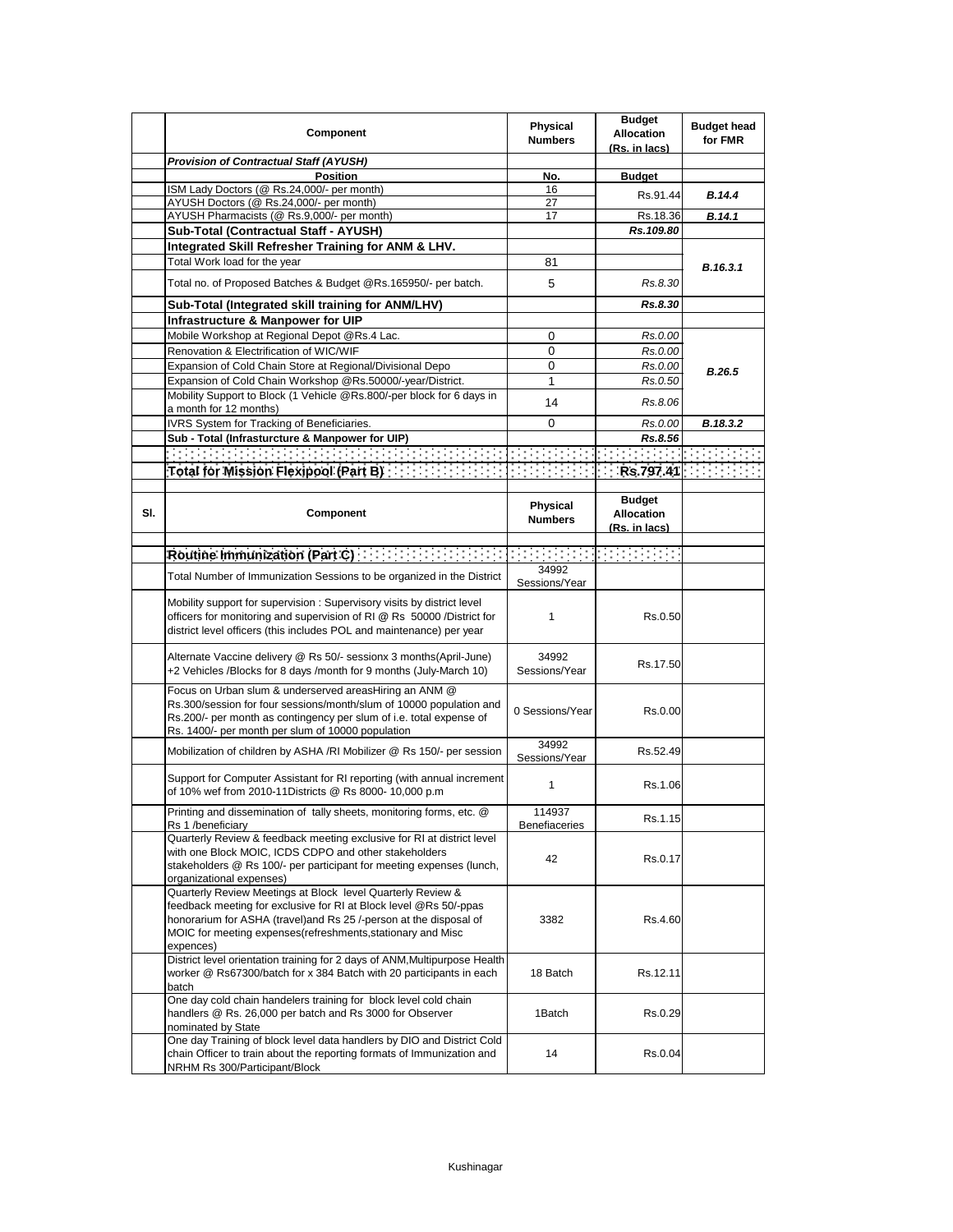|        | Component                                                                                                                                                           | Physical<br><b>Numbers</b>     | <b>Budget</b><br><b>Allocation</b><br>(Rs. in lacs) | <b>Budget head</b><br>for FMR |
|--------|---------------------------------------------------------------------------------------------------------------------------------------------------------------------|--------------------------------|-----------------------------------------------------|-------------------------------|
|        | Microplanning at SC levelRs 100/- per subcentre (meeting at block<br>level, logistic)                                                                               | 358                            | Rs.0.36                                             |                               |
|        | Microplanning at Block & District levelFor consolidation of microplan<br>at PHC/CHC level @ Rs 1000/- block & at district level @ Rs 2000/-<br>per district         | 1District & 14<br><b>Block</b> | Rs.0.16                                             |                               |
|        | Consumables for computer including provision for internet access for<br>RIMSRs 400/- Month / Districts                                                              | 1                              | Rs.0.05                                             |                               |
|        | Red/Black Plastic bags etc, 2 bags per session @ Rs. 2/Bag                                                                                                          | 34992<br>Sessions/Year         | Rs.1.64                                             |                               |
|        | Purchase of Bleach/Hypochlorite solution Rs. 500/vaccine storage<br>point/year X 1000 vaccine storage points                                                        | 15 Vaccine<br>storage points   | Rs.0.08                                             |                               |
|        | Purchase of Twin bucket Rs 400 per PHC/CHC per year                                                                                                                 | 15 Vaccine<br>storage points   | Rs.0.06                                             |                               |
|        | Funds for purchase of small polythene zipper bags to keep vaccines in<br>the vaccine carriers Rs. 0.5/polythene bag X total number of<br>sessions/year +10% wastage | 34992<br>Sessions/Year         | Rs.0.21                                             |                               |
|        | Funds for preparing disposal pit for disposal of sharp immunization<br>waste. Rs. 3500/pit X 500 vaccine storage points                                             | 7 Pits                         | Rs.0.26                                             |                               |
|        | <b>RI</b> subtotal<br><b>Cold Chain maintenance</b>                                                                                                                 |                                | Rs.92.73                                            |                               |
|        | Cold chain maintenance@Rs 500/Block & Rs 10,000/District/Year                                                                                                       | 1District & 14<br><b>Block</b> | Rs.0.15                                             |                               |
|        | POL for vaccine delivery from State to District and from district to<br>PHC/CHCs@ Rs. 100000/- district/Year)                                                       | 1District                      | Rs.1.00                                             |                               |
|        | <b>Subtotal Cold Chain</b>                                                                                                                                          |                                | Rs.1.15                                             |                               |
|        | Sub Total (Part C)                                                                                                                                                  |                                | Rs.93.88                                            |                               |
|        | Part D - National Program                                                                                                                                           |                                |                                                     |                               |
|        | 1. NPCB                                                                                                                                                             |                                |                                                     |                               |
| SI.    | Component                                                                                                                                                           | Physical<br><b>Numbers</b>     | <b>Budget</b><br><b>Allocation</b><br>(Rs. in lacs) | <b>Budget Head</b><br>for FMR |
| 1.1    | Govt Sector 30% of Tot. Trgt @531/cat.oprt.(IOL)                                                                                                                    | 3512                           | 1864872                                             |                               |
| $1.2$  | NGO Sector 20% of Tot Trgt @ 656/Cat. Oprt.(IOL)                                                                                                                    | 2341                           | 1535696                                             |                               |
| 1.3    | Pvt. Sector 50% of Tot trgt.                                                                                                                                        | 5854                           | $\Omega$                                            |                               |
|        | <b>Sub Total</b>                                                                                                                                                    | 11707                          | 3400568                                             |                               |
| 2      | SES (Free Spec. to Children) @ of 100/-Spec                                                                                                                         | 1219                           | $\Omega$                                            |                               |
| 3      | Vision Centre @ 50,000/Centre Equipment                                                                                                                             | 1 Govt/NGO<br>193              | 50000<br>193000                                     |                               |
| 4<br>5 | Operations other than Cataract                                                                                                                                      | 0                              | $\Omega$                                            |                               |
|        | Eye Collection @ 500/Cornea.<br>Total allocated for the District in Rs.                                                                                             | 13119                          | 3643568                                             |                               |
|        | 2. RNTCP(GFATM)                                                                                                                                                     |                                |                                                     |                               |
|        |                                                                                                                                                                     | <b>Physical</b>                | <b>Budget</b>                                       |                               |
| SI.    | Component                                                                                                                                                           | <b>Numbers</b>                 | <b>Allocation</b>                                   | <b>Budget Head</b>            |
|        |                                                                                                                                                                     |                                | (Rs. in lacs)                                       | for FMR                       |
|        | 1 CIVIL WORKS<br>2 LABORATORY MATERIALS                                                                                                                             |                                | 76600                                               |                               |
|        | 3 HONERARIUM                                                                                                                                                        |                                | 413550<br>383382                                    |                               |
|        | 4 IEC/ PUBLICITY                                                                                                                                                    |                                | 174550                                              |                               |
|        | 5 EQUIPMENT MAINTENANCE                                                                                                                                             |                                | 116400                                              |                               |
|        | 6 TRAINING<br>7 POL & VEHICLE MAINTENANCE                                                                                                                           |                                | 224895                                              |                               |
|        | 8 VEHICLE HIRING CHARGES                                                                                                                                            |                                | 140000<br>333000                                    |                               |
|        | 9 NGO/PP SUPPORT                                                                                                                                                    |                                | 524400                                              |                               |
|        | 10 MISCELLANEOUS EXPENSES                                                                                                                                           |                                | 361860                                              |                               |
|        | 11 CONTRACTUAL SERVICES<br>12 PRINTING                                                                                                                              |                                | 2256000<br>232620                                   |                               |
|        | <b>13 RESEARCH &amp; STUDIES</b>                                                                                                                                    |                                |                                                     |                               |
|        | <b>14 MEDICAL COLLEGES</b>                                                                                                                                          |                                |                                                     |                               |
|        | 15 PROCUREMENT OF VEHICLES                                                                                                                                          |                                | 50000                                               |                               |
|        | 16 PROCUREMENT OF EQUIPMENT<br>Sub-TOTAL                                                                                                                            |                                | 5287257                                             |                               |
|        |                                                                                                                                                                     |                                |                                                     |                               |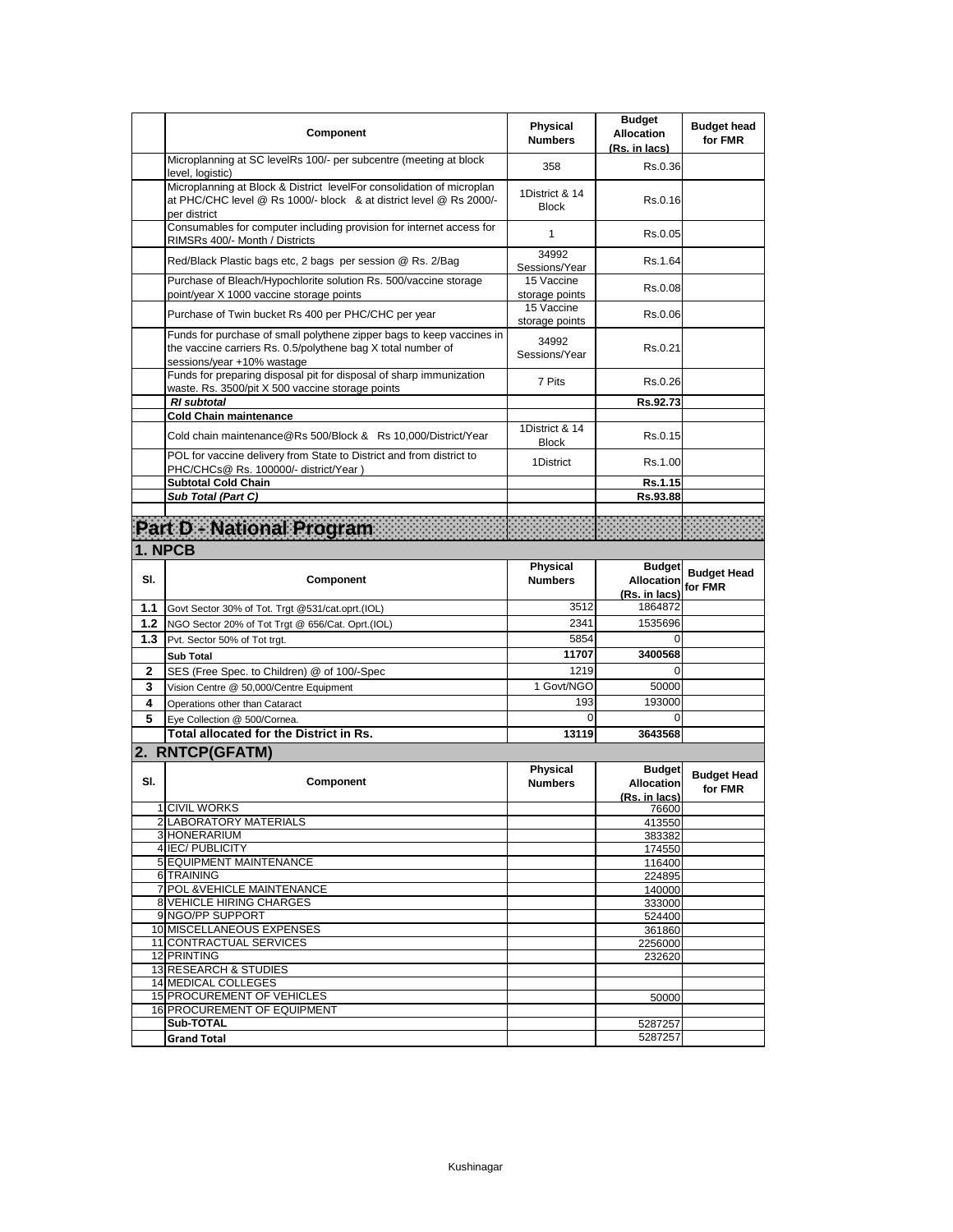|                | Component                                                                                    | Physical<br><b>Numbers</b> | <b>Budget</b><br><b>Allocation</b><br>(Rs. in lacs) | <b>Budget head</b><br>for FMR |
|----------------|----------------------------------------------------------------------------------------------|----------------------------|-----------------------------------------------------|-------------------------------|
| 3. NLEP        |                                                                                              |                            |                                                     |                               |
|                | <b>Activities</b>                                                                            | Physical<br><b>Targets</b> | <b>Financial</b>                                    |                               |
|                |                                                                                              |                            | <b>Allocation</b>                                   |                               |
|                | 1 Contractual Services- Driver                                                               |                            |                                                     |                               |
|                | Remuneration @ Rs. 7,000/= P.M.<br>Sub total                                                 |                            | 0<br>0                                              |                               |
| $\overline{2}$ | <b>Office Maintenance</b>                                                                    |                            |                                                     |                               |
|                | Telephone/Fax/Internet @ Rs. 15,000/= P.A.                                                   |                            | 15000                                               |                               |
|                | Office Operation & Maintenance @ Rs. 18,000/= P.A.                                           |                            | 18000                                               |                               |
|                | Consum-ables Stationery @ Rs. 24,000 P.A.                                                    |                            | 24000                                               |                               |
|                | Maintenance of Office Equipment & Furniture etc.                                             |                            | 15000                                               |                               |
|                | Sub total                                                                                    |                            | 72000                                               |                               |
|                | 3 Mobility-<br>Vehicle operation / hiring of 1 Vehicle @ Rs 75000 P.A.                       |                            | 75000                                               |                               |
|                | Sub total                                                                                    |                            | 75000                                               |                               |
|                | 4 Training                                                                                   |                            |                                                     |                               |
|                | 4 Days' Training of newly recruited Medical Officers @ Rs 28,000 per<br>batch of 30 trainees | 12                         | 11200                                               |                               |
|                | 3 Days' Training of newly recruited Health Workers @ Rs 24,000 per<br>batch of 30 trainees   | 15                         | 12000                                               |                               |
|                | 2 Days' Refresher Training of Medical Officers @ Rs 16,000 per batch<br>of 30 trainees       | 60                         |                                                     |                               |
|                | 2 Days' Refresher Training of Health Workers @ Rs 16,000 per batch<br>of 30 trainees         | 90                         | 80000                                               |                               |
|                | Sub total                                                                                    |                            | 103200                                              |                               |
|                | 5 Procurement                                                                                |                            |                                                     |                               |
|                | Supportive medicines and other items for patients @ Rs39 per patient<br>under treatment      |                            | 18400                                               |                               |
|                | Splints, Crutches, Items for Deformity Patients Rs. 15/= per patient<br>under treatment      |                            | 7000                                                |                               |
|                | Patient Welfare Rs. 26/= per patient under treatment                                         |                            | 12200                                               |                               |
|                | Printing of forms @ Rs. 39/= per patient under treatment                                     |                            | 18400                                               |                               |
|                | Sub total                                                                                    |                            | 56000                                               |                               |
|                | <b>6 IEC Activities</b><br>Rallies @ Rs. 5,000/= each                                        |                            | 10000                                               |                               |
|                | School Quiz @ Rs. 1000/= each                                                                |                            | 10000                                               |                               |
|                | IPC workshops of ASHA @ Rs. 5000/= each                                                      |                            | 10000                                               |                               |
|                | Health Mela in local festivals, Melas etc. @ Rs. 5,000/= each                                |                            | 5000                                                |                               |
|                | Sub total                                                                                    |                            | 35000                                               |                               |
|                | 7 Urban Leprosy Project                                                                      |                            |                                                     |                               |
|                | <b>Supportive Medicines</b>                                                                  |                            |                                                     |                               |
|                | Monitoring & Supervision<br>MDT delivery & follow-up services                                |                            |                                                     |                               |
|                | Sub total                                                                                    |                            | 0                                                   |                               |
|                | 8 Incentive to Ashas                                                                         |                            | 42000                                               |                               |
|                | 9 Review Meetings                                                                            |                            | 18000                                               |                               |
|                | 10 Disability Prevention & Medical Rehabilitation                                            |                            |                                                     |                               |
|                | Screening Camp for selection of RCS patients                                                 |                            | U                                                   |                               |
|                | Screening Camp - miscellaneous expenses                                                      |                            | 0                                                   |                               |
|                | Screening Camp- Self Care Kits & patient Welfare items                                       |                            | 0                                                   |                               |
|                | Sub total<br>11 Cash Assistance                                                              |                            | 0                                                   |                               |
|                | Cash assistance- POL for Vehicle                                                             |                            | 30000                                               |                               |
|                | Cash assistance- TA DA for Leprosy Staff                                                     |                            | 50000                                               |                               |
|                | Sub total                                                                                    |                            | 80000                                               |                               |
|                | <b>Grand Total</b>                                                                           |                            | 481200                                              |                               |
|                | 4. NVBDCP                                                                                    |                            |                                                     |                               |
| Sl.            | <b>Activity Proposed</b>                                                                     | Physical                   | <b>Budget</b>                                       | <b>Budget</b> head            |
| No.            |                                                                                              | <b>Numbers</b>             | <b>Allocation</b> (Rs.                              | for FMR                       |
|                |                                                                                              |                            | In lacs)                                            |                               |
|                | 1 DBS (Domestic Budgetary Support)                                                           |                            |                                                     |                               |
|                | 1.1 Malaria                                                                                  |                            |                                                     |                               |
|                | Incentive to ASHA                                                                            |                            |                                                     |                               |
|                | Training                                                                                     |                            |                                                     |                               |
|                |                                                                                              |                            |                                                     |                               |
|                | Monitoring & Supervision                                                                     |                            | 45000                                               |                               |